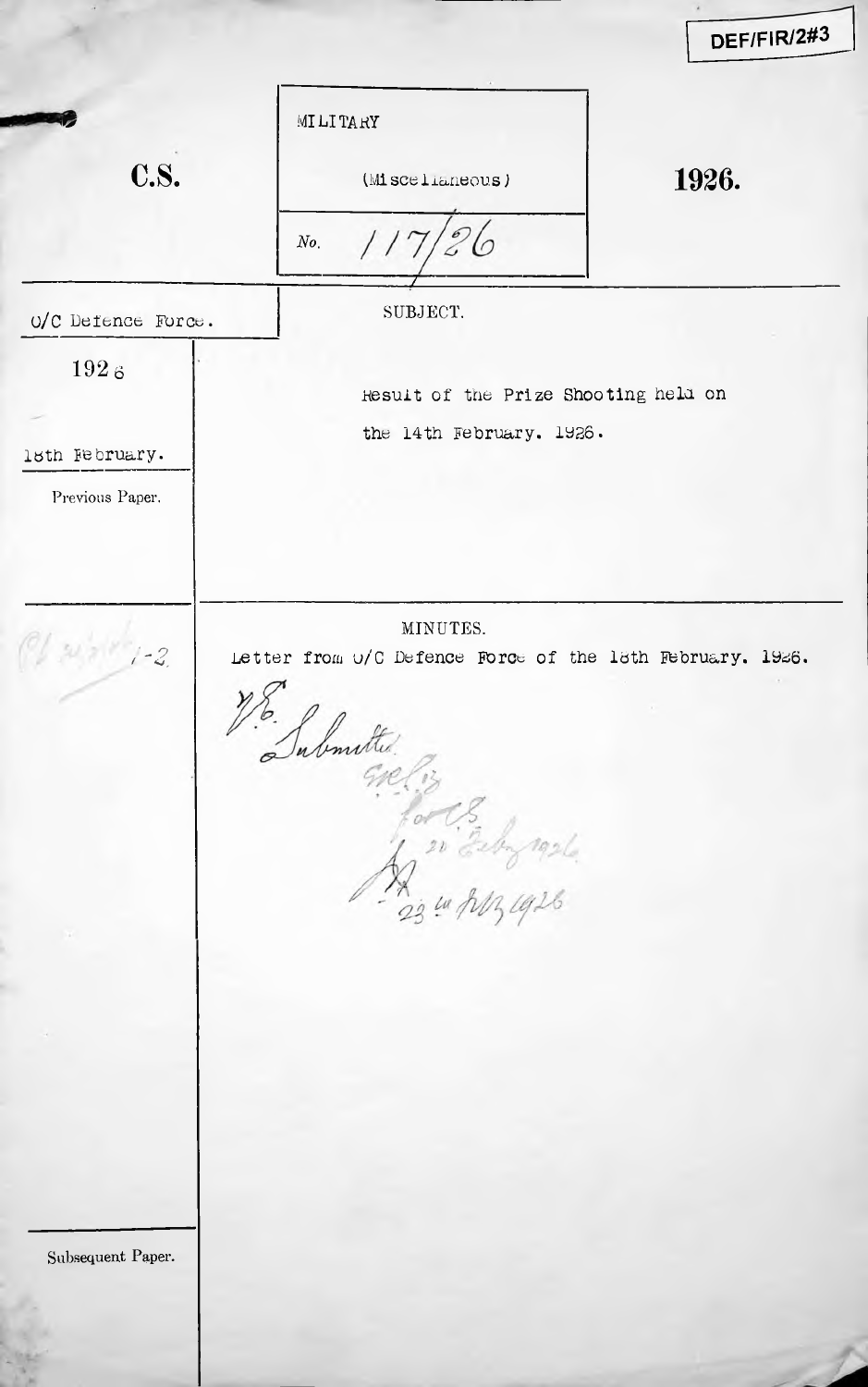Head quarters, Defence Force,

**C**hvrca.80

18th.February 1926.

*(?)*

....

The Hon,

I

**I**

r\ %•

> The Colonial Secretary, Stanley,

Sir,

I have the honout to forward herewith for the information of  $H_s \mathbb{E}$ . the Commander in -- Chief, the result of the prize shooting held on Sunday the I4th,February.

I have the honour,

to he,

Sir,

yours obediently, *J&.A?*—*/*

O/C F.I.D.F.